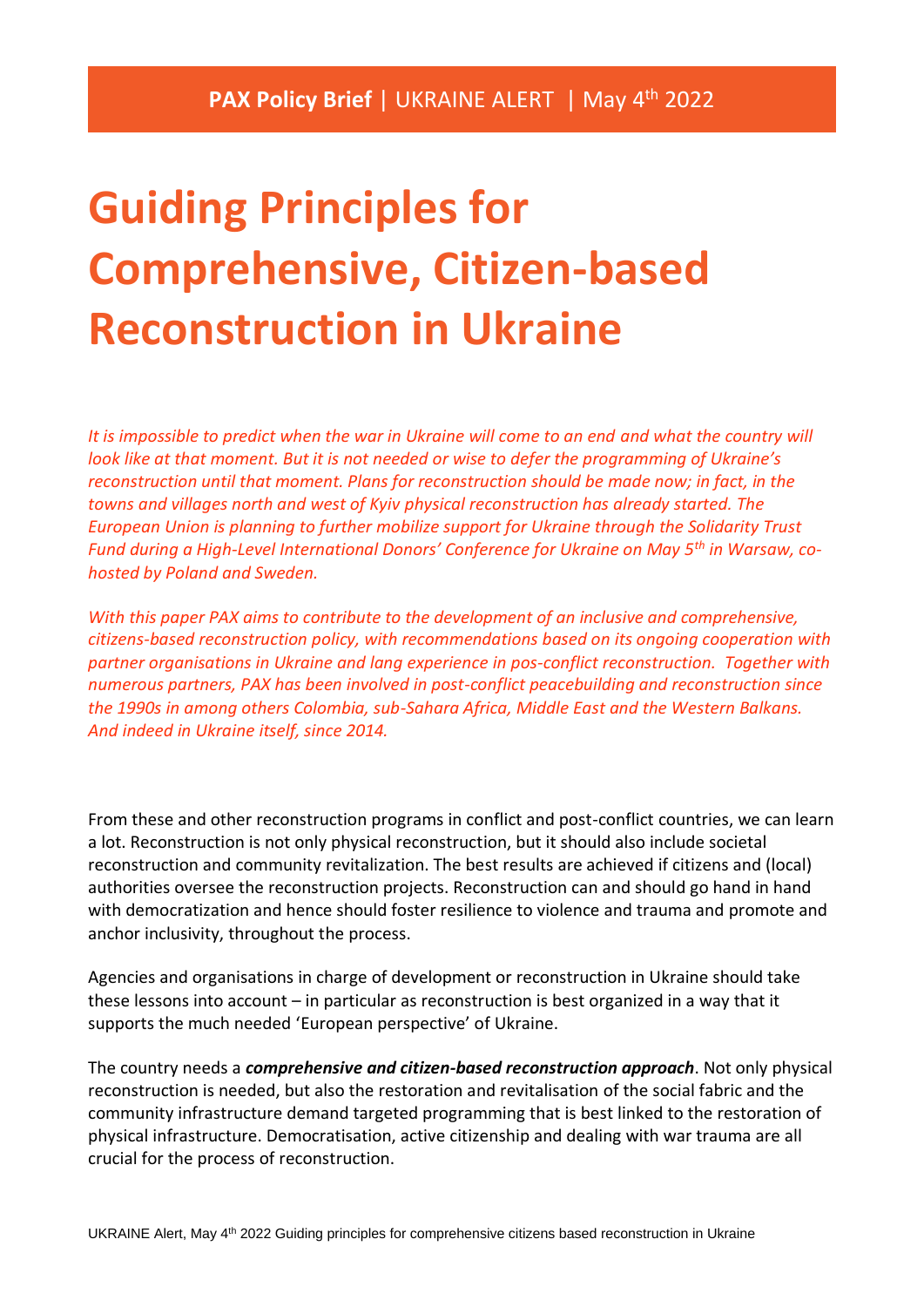#### **Guiding principles and recommendations**

#### **I. UKRAINIAN OWNERSHIP**

*Ukrainian ownership* is paramount. Ukraine, its government (national and particularly local level) and its citizens (civil society organisations and citizens' initiatives) should oversee such a comprehensive reconstruction program.

- 1. Take time to develop *comprehensive local reconstruction plans*, determined by local authorities and citizens. Participatory processes are important, in ensuring that diverse representatives and meaningfully included and heard. Local governments may be overwhelmed by the tasks ahead of them in the upcoming period. Numerous donor agencies may pay visits and offer assistance for specific projects in line with their core business and expertise, often even sidelining local expertise that is available. But the reconstruction agenda should not be determined by donors' offers and expertise, but by the local needs, wishes and plans. It is paramount for local governments to define, in consultation with civil society and citizens, what their key priorities are and which existing local expertise can be incorporated in the projects. International support teams (consisting e.g. of experienced local government, technical and civil society actors) can help facilitate this process, but should be coming in with the primary mandate of listening, sharing experiences and providing advice upon request.
- 2. Making maximum use of *existing expertise of Ukrainians*, the ones who stayed in Ukraine and the ones who left the country and are willing to contribute to the rebuilding of their country from the places they are now living in or preparing to return to.
- 3. *Accountability* should specifically relate to the authorities' and organisations' responsibilities *vis-à-vis the citizens*, not the donor community. In many post-conflict reconstruction projects, accountability is only (or mainly) directed towards the donors themselves. This carries the risk of undermining local authority, undermining democratisation and fostering corruption. Donors should prioritise requirements of downward accountability and require participation of citizens and local communities (beneficiaries) in the design and implementation of reconstruction projects. This strengthens the strong democratic processes initiated with the decentralisation reform in 2014 and returns to citizens a sense of agency that forms a key element in overcoming trauma and victimhood. and partners in city and region for donors this means that a certain flexibility must be built in, so that citizens' participation can indeed lead to adaptation of rough reconstruction plans and schemes. After the Bosnian war (1992-1995), PAX developed and implemented in partnership with the Tuzla local government and civil society actors a multi-layered citizen-based reconstruction program (1995-2000) that successfully fostered downward accountability.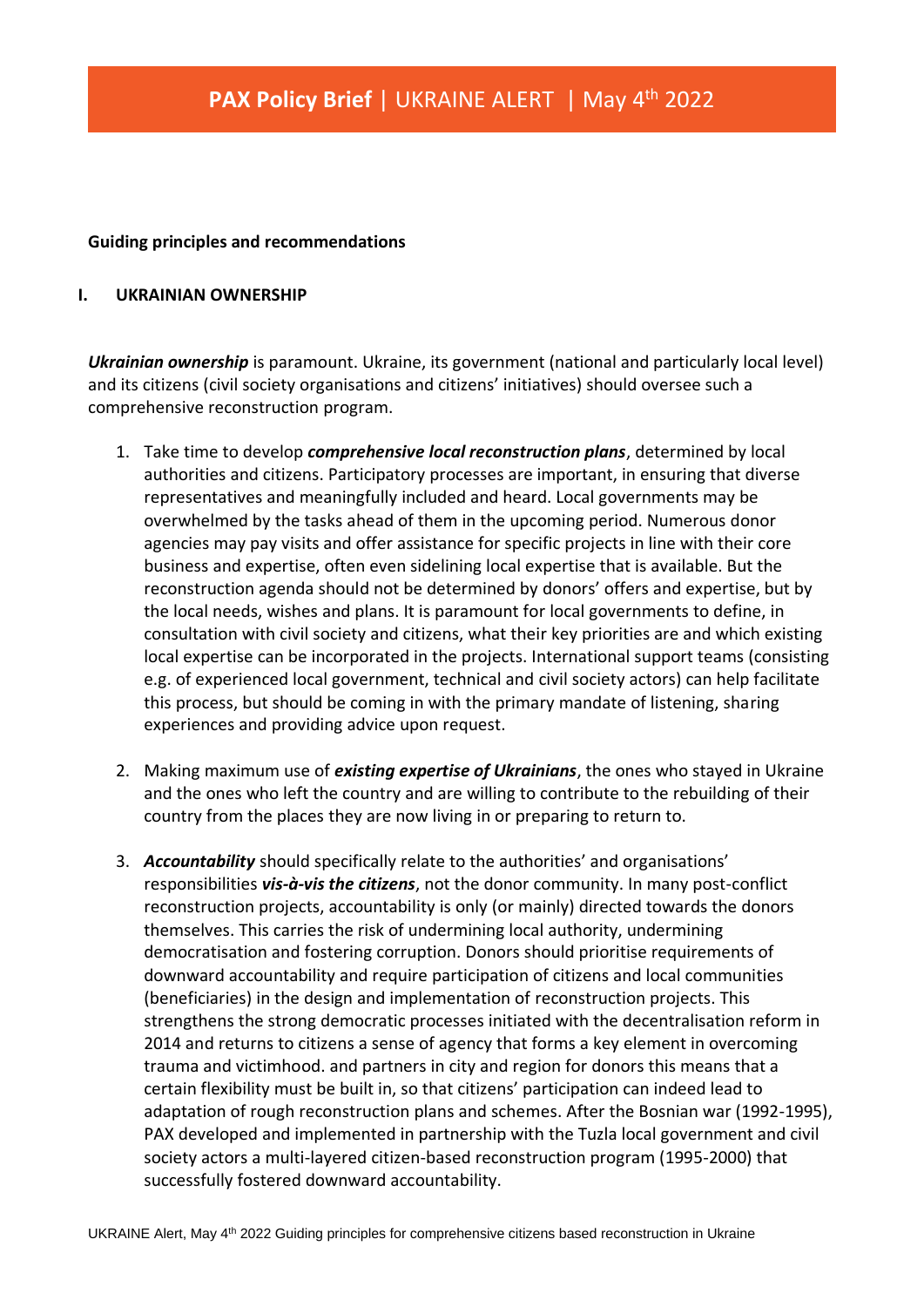## PAX Policy Brief | UKRAINE ALERT | May 4<sup>th</sup> 2022

- 4. Ukrainian ownership logically changes the focus of reconstruction processes. It is *both the product and the process* that count. From numerous post-conflict experiences, we know that a process-oriented approach can take more time, but leads to more sustainable results as it serves the restoration of social fabric, promotes citizenship, and helps anchor democratisation processes.
- 5. Ukrainian ownership will help strengthen the *social contract* in the country, that already improved significantly since 2014 yet will to a certain extent have to be rebuilt after the war – particularly in the villages and cities from which numerous people had to flee, were killed, or died. citizens' participation should not be organized ad-hoc, but embedded in the daily functioning of municipalities, districts, and regions by means of policies that secure structural involvement of citizens participation in local government routines, including incorporating resources in their annual budgets.
- 6. War has an enormous impact on people and communities. Survivors of atrocities can be helped to move beyond victimhood and dependency on external support by active involvement in projects of reconstruction and reshaping public space. The agency that this provides them with helps to process trauma as they find new purpose in their life and connection within their communities. This means that the process (see point 4) shall also provide space for sharing stories and translating the different experiences into elements that can be integrated into plans for physical reconstruction. Local ownership will help survivors *move beyond victimhood* and regain, to the extent possible, control over their lives.

### **II. SUPPORT THE REFORM AGENDA**

Reconstruction projects must be designed in such a way that they *support the reform agenda* that Ukraine will have to fulfill within the framework of its European integration perspective. The reform agenda was initiated in 2014 and significant progress has been made, yet extensive reform will still be required. There may be ways to facilitate maximum speed but on no account should this come at the expense of carefully designing processes and involving citizens, nor is it wise to lower the bar for EU membership. That is not in the interest of the citizens of Ukraine, nor of the European Union itself or other states (Western Balkans) that aspire to join the European Union.

- 1. The process of *decentralisation* of government tasks and services initiated in 2014 must be continued. It led to many positive results. Post-war reconstruction can however lead to a centralist tendency, where ministries and national agencies decide on reconstruction priorities that limit or influence local government mandates. That is to be avoided; donors must actively promote regional and local agency and participation.
- 2. *Twinning* of Ukrainian cities and towns with counterparts in EU member states (and beyond), as president Zelensky proposed during his address to Dutch parliament and other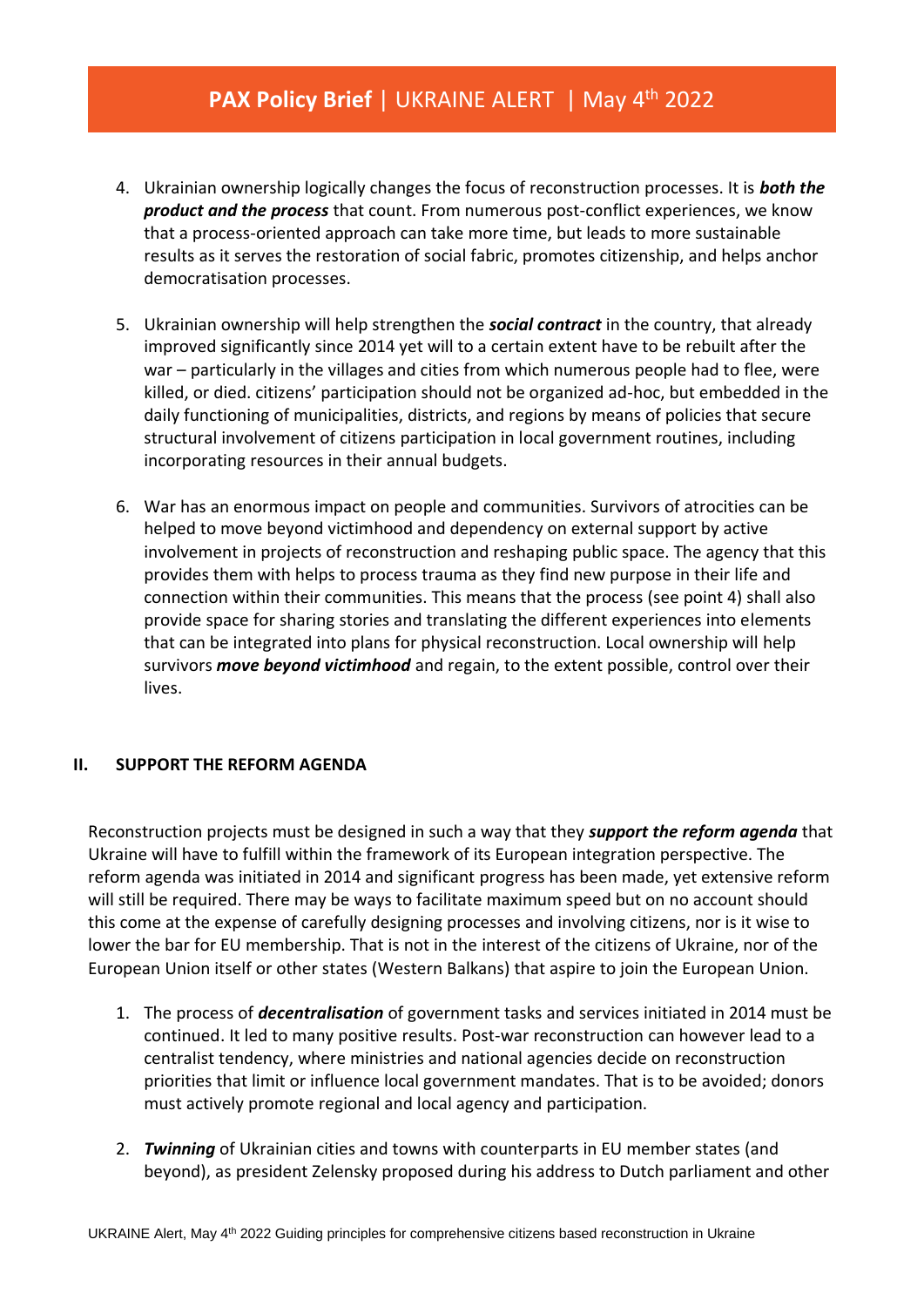national parliaments, is a good idea. The key focus should be to practice meaningful solidarity between citizens of all ranks and backgrounds in exchanges and reconstruction projects. The twinning agenda is not to be decided by mayors or majorities in city assemblies. It is important to set up inclusive processes in developing the twinning agenda, with ample participation of women, youth and different minority groups. PAX advocates for twinning especially with cities and towns with experience in reconstruction, be it after war or large-scale violence (e.g. Rotterdam (the Netherlands), Coventry (United Kingdom) Tuzla (Bosnia and Herzegovina), Mitrovica (Kosovo) or Ut**ø**ya (Norway)) or other disasters (e.g. Turkish cities after the 1990's earthquakes, Enschede (Netherlands) after the fireworks explosion, German towns that had to recover from the 2021 floods). International municipal cooperation as a model fits in the road Ukraine needs to go towards integrating the EU Acquis Communautaire and will strengthen the ties between EU citizens and those in Ukraine. National unions of local governments in EU member states can step up their support for the Association of Ukrainian Cities (AUC), and other cooperative bodies of subnational governments.

- 3. Significant investments have been made over the past years in strengthening *professional and independent judiciary* in Ukraine – at all levels. In the light of the Rule of Law obligations that are very central to the European perspective, these endeavors must be continued and intensified, with a new and additional focus on transitional and restorative justice that not only aims at holding perpetrators of war crimes accountable (this element receives a lot of attention by Ukrainian civil society and international actors), but also at restoring a sense of justice and dignity for communities that suffered disproportionate violence. Giving atrocities of the (recent) past a place is an essential element in the prevention of future armed conflict and deserves to receive more attention.
- 4. Prior to the war, numerous projects in Ukraine aimed at overcoming corruption related problems and promoting integrity policies and practices of people in power. We know from many post-conflict countries that corruption is a huge risk in reconstruction projects. It is paramount, as big infrastructural projects in among others Central European countries have showed, that *anti-corruption policy* is properly integrated in reconstruction efforts and hence that Ukrainian anti-corruption agencies and civil society run anti-corruption watchdogs are empowered and supported. Shaping bottom-up processes and putting the emphasis of local ownership in reconstruction efforts also forms a strong safeguarding mechanism against corruption.
- 5. In the realm of checks and balances, professional and independent media and civil society watch dogs must also be supported and invited to follow and monitor the reconstruction projects, at the national and local level. Special attention should be given to investigative journalism.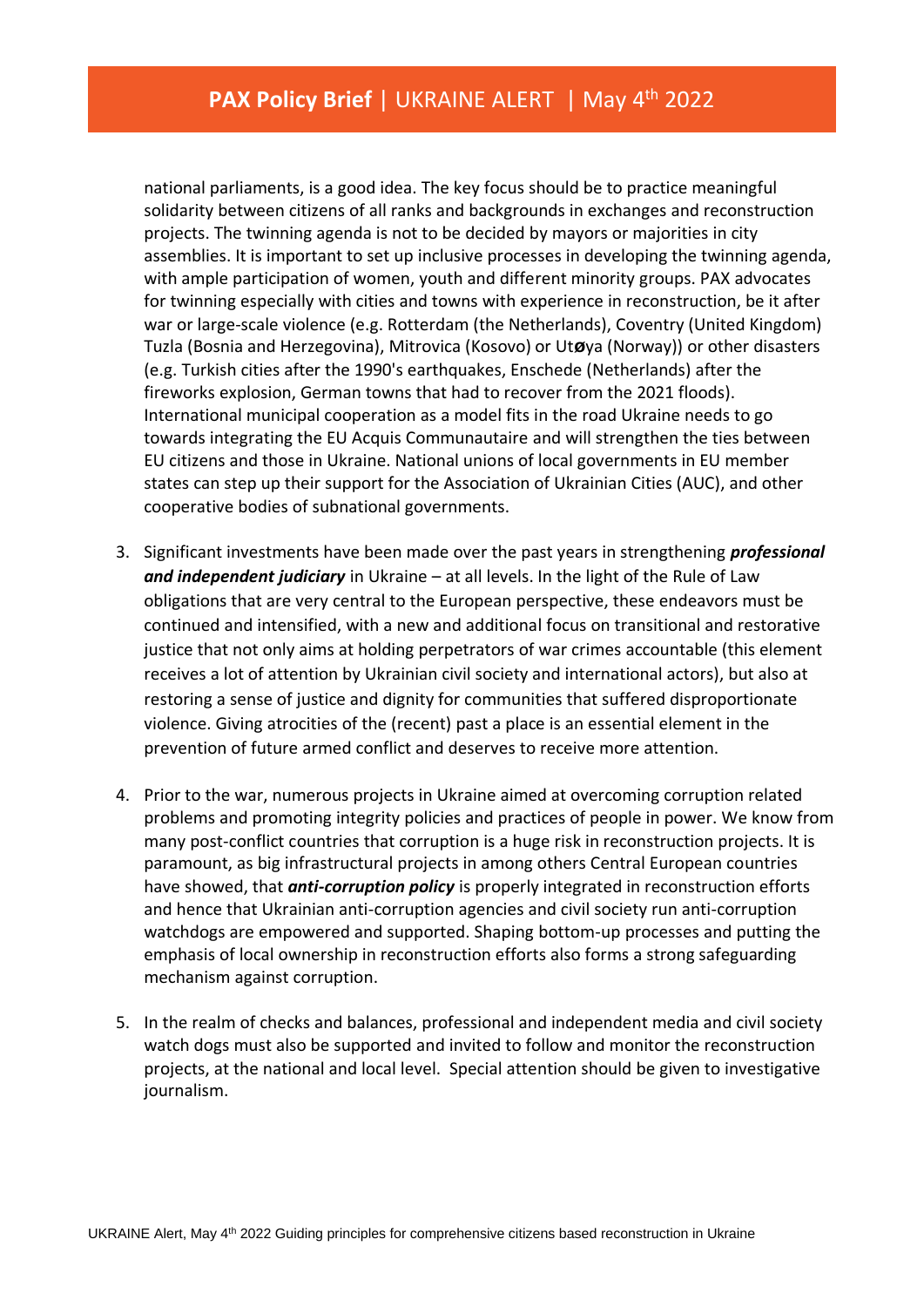#### **III. INCLUSIVITY AND DIALOGUE**

It is important to secure and strengthen the principle of *inclusivity and dialogue* in all projects. Over the last ten years, good progress was made in Ukraine in developing a culture of dialogue. Together with partners in Ukraine, such as Dignity Space, PAX contributed to that process. Capacities have been developed of mediators, or 'peace engineers', to help to bring local conflict to a peaceful resolve. Yet, still millions in Ukraine see compromise on issues of public or political concern as defeat. On top of this, the current period of extensive violence and warfare has led to sharp polarisation within society, where certain topics became taboo and the struggle for survival hasn't left much room for nuance. Inclusivity is crucial for durable democratic peace, particularly by actively removing intersectional barriers of exclusion (e.g. gender, ethnicity, religion, language). Any majority should take the interests, needs and wishes of minorities into account.

- 1. Villages, towns and cities in Ukraine are in ruins. A lot has to be rebuilt. PAX proposes to use the approach of *architecture for peace* in locations where village centres or city neighborhoods have to be designed and rebuilt from scratch. Urban planning concepts can help citizens to reconnect, by means of public spaces that facilitate restoration of community life. In the Balkans, a few dozen peace parks were established to that end and in among others Kosovo, where UN Habitat is using spatial and urban planning as a tool to support peace-building, in partnership with civil society organisations and local governments.
- 2. Prior to and during the first eight years of war in Ukraine, we clearly saw that narratives over Ukraine and its history differed a lot from one region to another. Many historical grievances from especially the 20<sup>th</sup> century have not been comprehensively addressed. It is important that these issues are not ignored. State-promoted exclusive or one-sided narratives or a single official perspective on history is a recipe for more violence in the future. In a comprehensive *dealing with the past strategy*, historical grievances will have to be addressed alongside atrocities of the current war. As a first step, local initiatives of historians and journalists could engage with representatives of affected communities who feel that their experiences and perspectives were ignored under the previous Soviet rule and are still to be addressed in a satisfactory way. International support could be provided by academics (history faculties) and civil society organisations with a track record in such processes.
- 3. *Memorialisation initiatives* should be *as inclusive as possible*. Memorialisation is of great importance for victims of war, survivors of atrocities, citizens and societies. This includes the many victims of rape or other forms of conflict related sexual violence who will face immense difficulties in speaking out about what happened to them. We see in many countries that monuments and commemorations tend to voice and promote exclusive narratives and pay tribute to soldiers and volunteers joining the military ranks, often ignoring the nonviolent initiatives against violence and occupation and the plight and roles of women, children, elderly, ethnic and religious minority groups and other 'ordinary